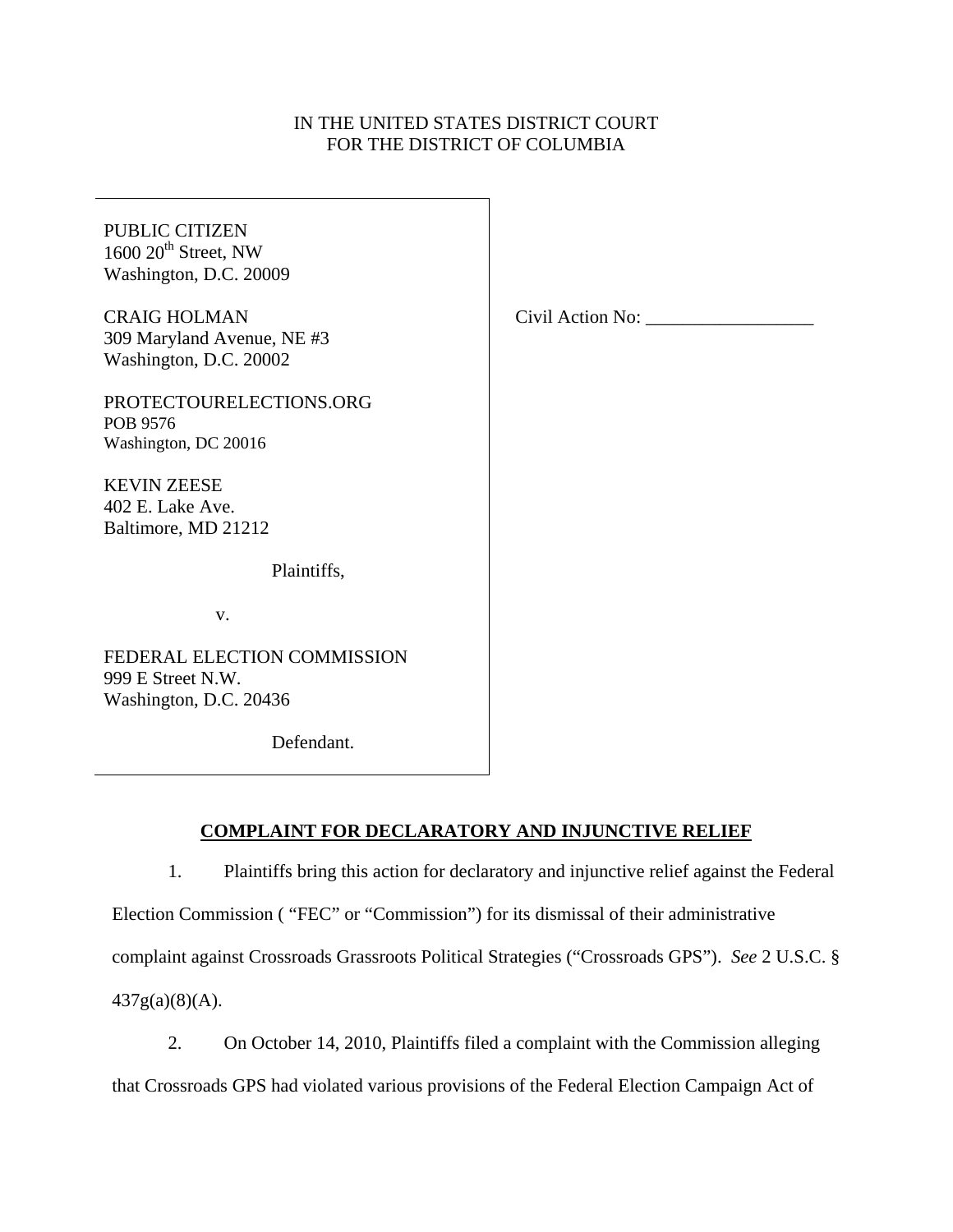1971 ("FECA" or "the Act"), as amended, 2 U.S.C. §§ 431 *et seq*., by spending millions of dollars on advertising to influence federal elections while failing to register with the Commission as a "political committee" and comply with attendant campaign finance disclosure requirements. These violations resulted in non-disclosure to the public and plaintiffs of the sources of funding for Crossroads GPS's political advertising in federal elections. *See* 2 U.S.C. §§ 432, 433, 434.

3. The Supreme Court has repeatedly recognized that disclosure laws play a vital role in our democracy by providing voters with important information about who is funding political advertising during elections, so that voters can evaluate different speakers and messages, make informed voting choices and hold elected officials accountable. Effective enforcement of FECA disclosure requirements is essential to the health of our democracy.

4. On December 3, 2013, the FEC's six Commissioners voted 3-3 on whether there was "reason to believe" that Crossroads GPS had violated FECA. Without the affirmative votes of at least four Commissioners needed to proceed with an investigation into the alleged violations, the Commission then dismissed the complaint.

5. The three Commissioners who voted to find no "reason to believe"—effectively blocking investigation and forcing the dismissal of Plaintiffs' administrative complaint—relied on two erroneous propositions of law: (1) that only express advocacy could be considered in determining whether an entity had the "major purpose" of influencing elections required to make it a political committee under FECA, and (2) that the organization's own fiscal year, rather than the electoral cycle, formed the only proper time frame for considering whether the organization was a political committee.

6. The FEC's dismissal of Plaintiffs' administrative complaint and its failure to investigate Crossroads GPS was arbitrary, capricious, an abuse of discretion, and otherwise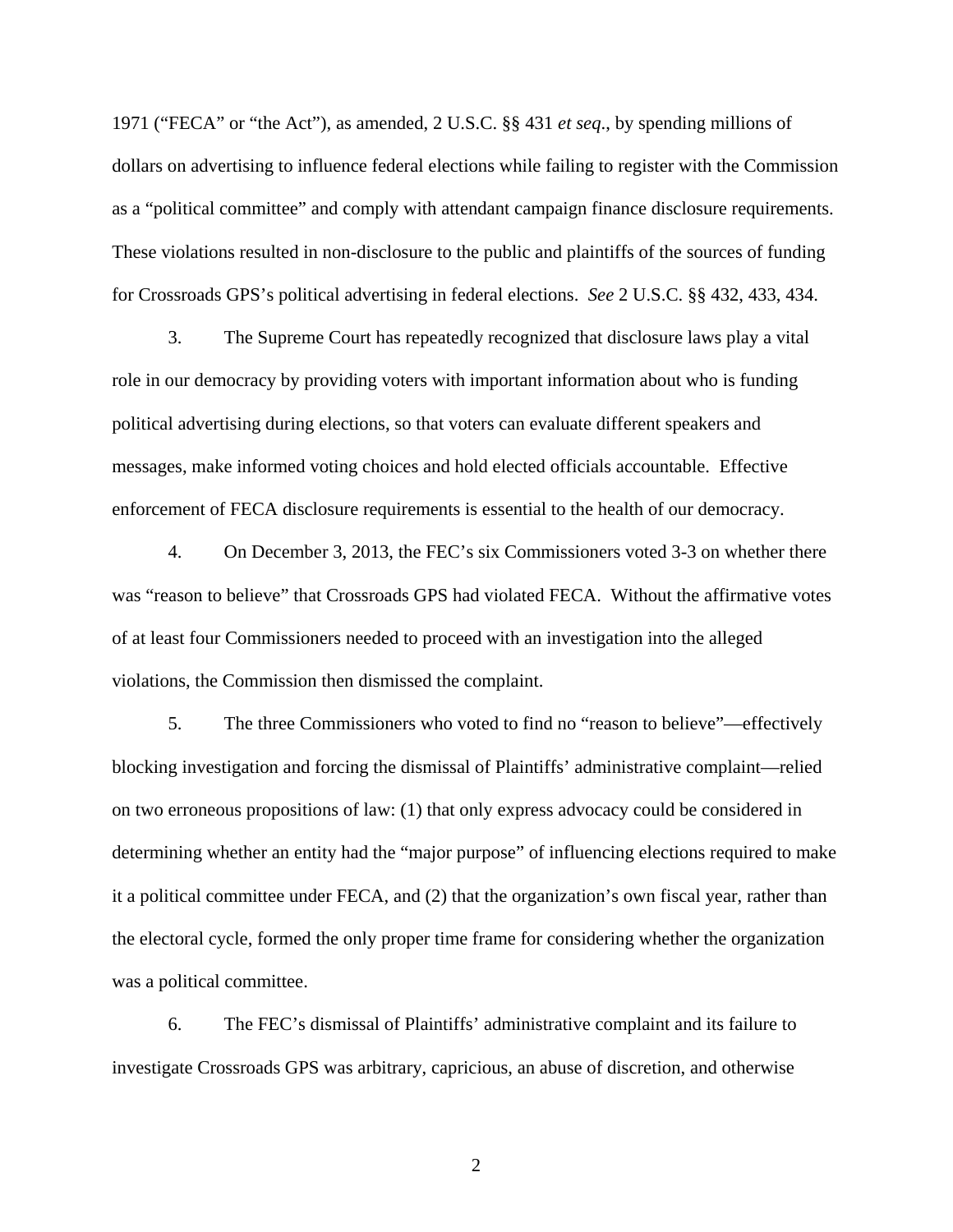contrary to the law. *See Orloski v. FEC*, 795 F.2d 156, 161 (1986). The FEC's dismissal of Plaintiffs' complaint has undermined FECA's purposes, including its goal of promoting transparency in elections and providing the electorate with information about who is speaking to it during elections. Plaintiffs have suffered as a result, because they, as well as the public, have been deprived of information about the sources, amounts, and beneficiaries of Crossroads GPS's expenditures—information to which they are legally entitled under FECA.

7. Accordingly, Plaintiffs seek a judicial declaration that the FEC's failure to investigate Crossroads GPS and its dismissal of Plaintiffs' administrative complaint was arbitrary, capricious, an abuse of discretion, and otherwise contrary to the law. Plaintiffs further seek an order requiring the FEC to conform with such a declaration within 30 days. *See* 2 U.S.C.  $§$  437g(a)(8)(C).

## **JURISDICTION AND VENUE**

8. This Court has jurisdiction under 2 U.S.C. § 437g(a)(8)(A) and 28 U.S.C. § 1331.

9. Venue in this district is proper pursuant to 2 U.S.C. § 437g(a)(8)(A) and 28 U.S.C. § 1391(e).

## **PARTIES**

10. Plaintiff Public Citizen, Inc., is a nonpartisan, nonprofit membership organization. Public Citizen works on a variety of issues on behalf of consumers and the public, including consumer product safety and consumer financial protection. One of Public Citizen's primary missions is also to combat corruption in the political system through election reform. In connection with these goals, Public Citizen studies and reports on the role of money in elections and the influence of political spending on officeholders and public policy. Public Citizen has members nationwide who are voters, and many of those members reside in states and electoral districts where Crossroads GPS has engaged in spending to affect federal elections. As voters,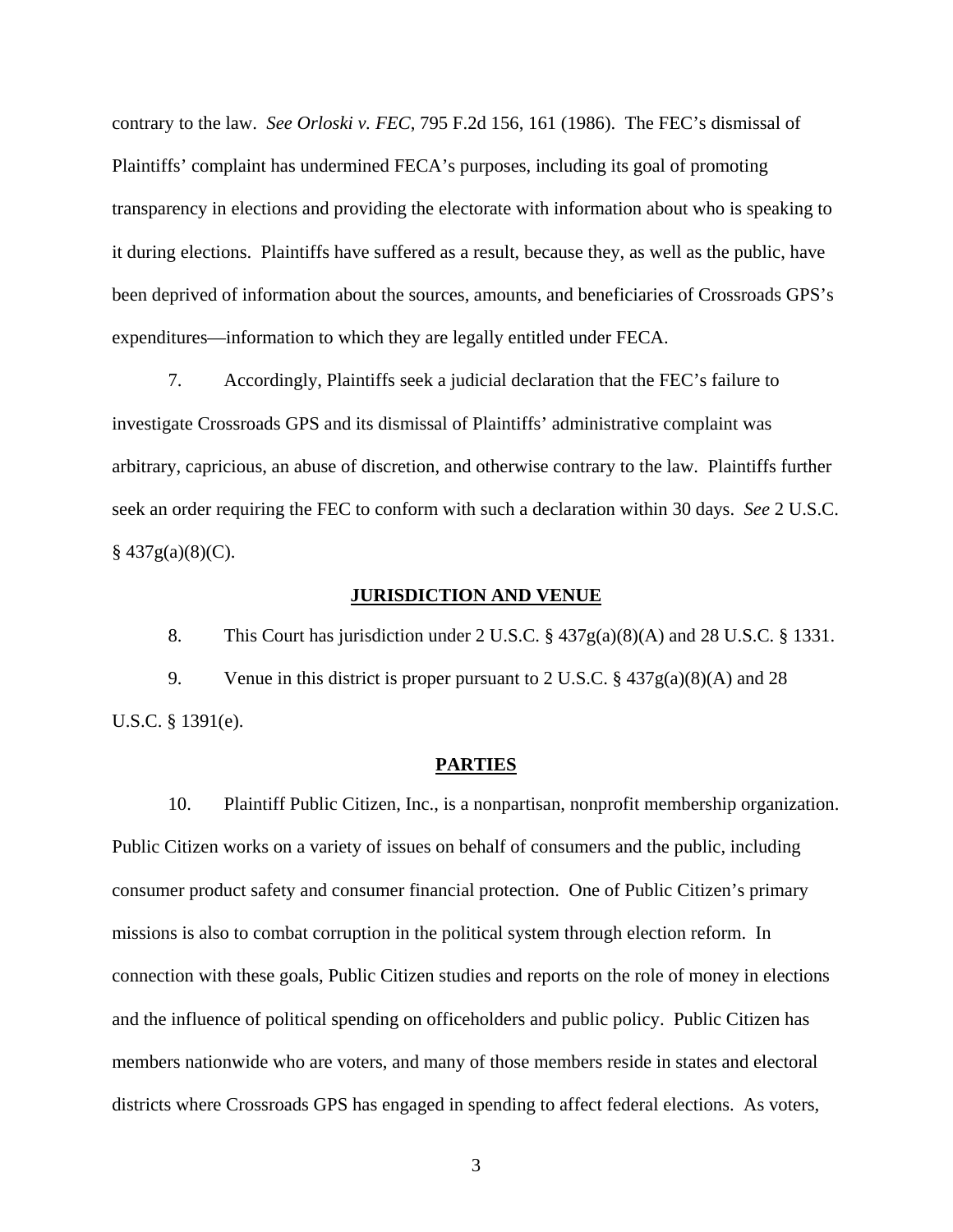those members are entitled to receive the information that FECA requires political committees and others to disclose to the public, and their informed exercise of the vote is impaired when such information is unavailable. Public Citizen brings this case on its own behalf and on behalf of its members.

11. Plaintiff ProtectOurElections.org is a national collaboration of grassroots organizations that work together to provide oversight of elections and to advocate for campaign finance reform. They rely on political committees' public disclosure reports to evaluate the influence of money in politics.

12. Plaintiff Craig Holman is employed by Public Citizen as its Legislative Representative specializing in campaign finance and government ethics issues. He has a Ph.D. in Political Science from the University of Southern California and has studied the impact of money on politics for many years, both before and after joining Public Citizen. Dr. Holman's duties, as well as his independent research interests, involve the study of contributions to and expenditures by political organizations of various types, including political committees that report contributions and expenditures to the FEC. Dr. Holman relies on disclosure information to advocate for new policies and to evaluate the interests to which lawmakers may be beholden. He is also a citizen of the United States and a registered voter in the District of Columbia. As a registered voter, Dr. Holman is entitled to receive the information that FECA requires political committees and others to disclose to the public, and his informed exercise of the vote is impaired when such information is unavailable.

13. Plaintiff Kevin Zeese, Esq., is an attorney with ProtectOurElections.org and is committed to reforming politics and elections. He relies on information about campaign-related spending to evaluate different speakers and messages and to monitor the impact of large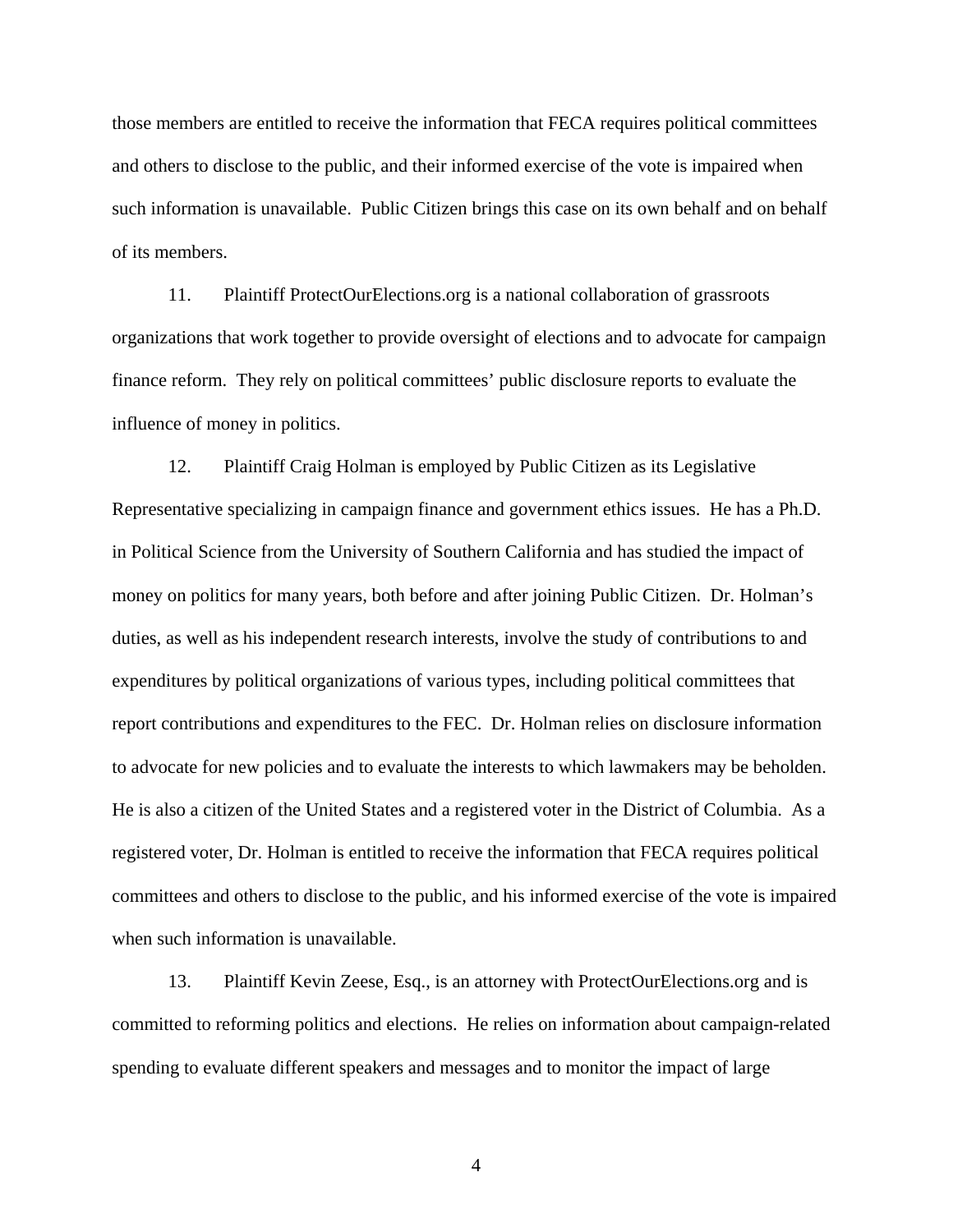expenditures on officeholders and public policy. He is also a United States citizen and a registered voter in Maryland. As a registered voter, Mr. Zeese is entitled to receive the information that FECA requires political committees and others to disclose to the public, and his informed exercise of the vote is impaired when such information is unavailable.

14. Defendant FEC is an independent federal agency charged with the administration and civil enforcement of FECA. 2 U.S.C. § 437c(b).

## **FACTS**

#### **Crossroads GPS**

15. Crossroads GPS is a nonprofit organization founded on June 1, 2010. It was conceived of by prominent Republican strategists Karl Rove and Ed Gillespie, and is closely associated with American Crossroads, a Section 527 political organization and FEC-registered independent expenditure-only political committee (a.k.a. "super PAC"). American Crossroads was established shortly before Crossroads GPS in March 2010 and the two organizations share offices and personnel.

16. Since its inception, Crossroads GPS has claimed Section 501(c)(4) tax-exempt status and, in September 2010, Crossroads GPS applied to the Internal Revenue Service for Section 501(c)(4) status. Section 501(c)(4) of the Internal Revenue Code exempts from federal income tax organizations that are exclusively engaged in promotion of social welfare, which under IRS regulations does not include electoral activity. Many public interest groups have challenged the legitimacy of Crossroads GPS's self-claimed 501(c)(4) status. The Internal Revenue Service ("IRS") has apparently not yet made a determination regarding Crossroads GPS's application.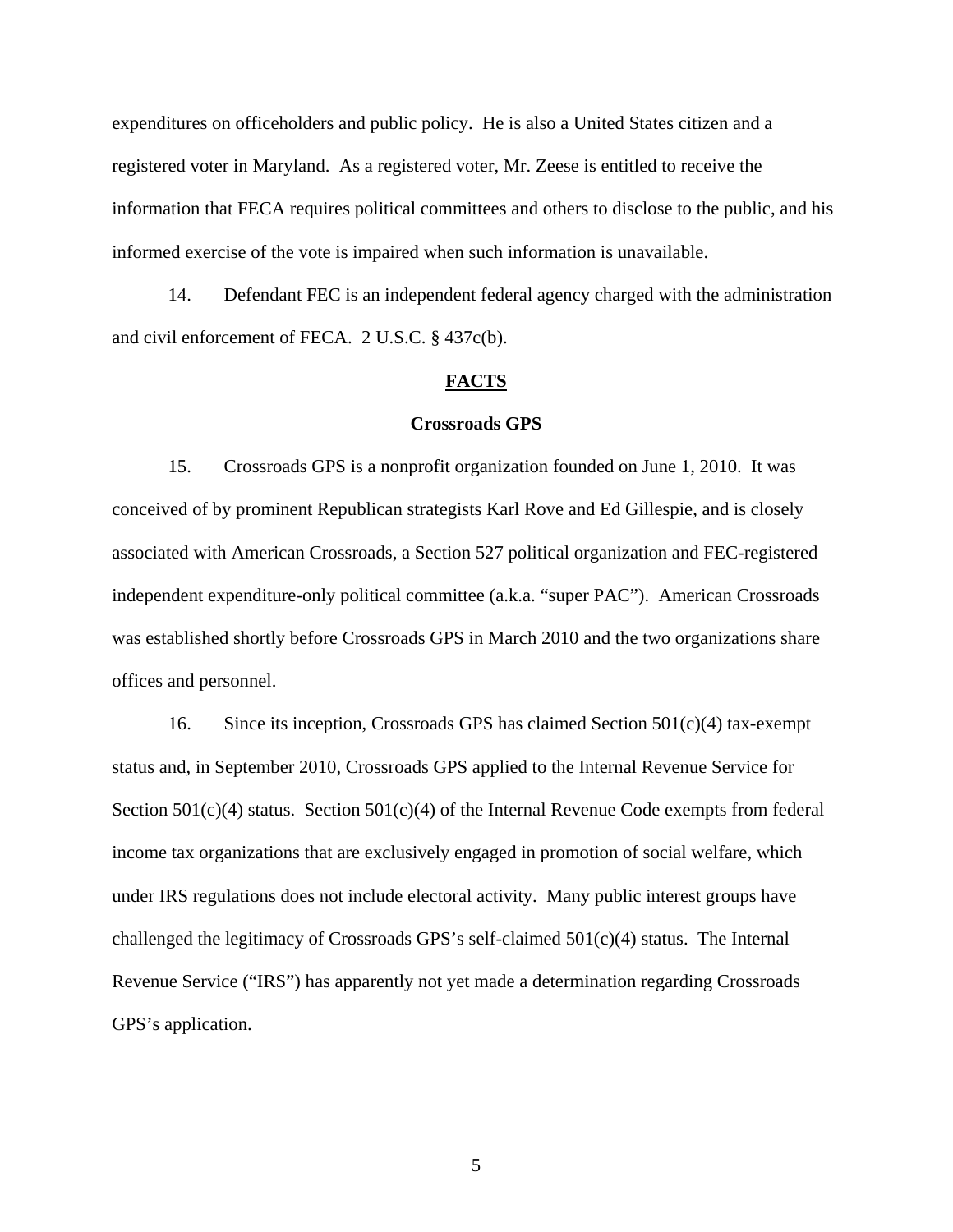17. According to press report published shortly after Crossroads GPS was formed: "A new political operation conceived by Republican operatives Karl Rove and Ed Gillespie formed a spinoff group last month [Crossroads GPS] that—thanks in part to its ability to promise donors anonymity—has brought in more money in its first month than the parent organization [American Crossroads] has raised since it started in March." Kenneth P. Vogel, *Rove-linked group uses secret donors to fund attacks*, POLITICO (July 21, 2010, 7:35 PM),

http://www.politico.com/news/stories/0710/39998.html. The same article reported that "a veteran GOP operative familiar with the group's fundraising activities said the spin-off was formed largely because donors were reluctant to see their names publicly associated with giving to a 527 group[,]" American Crossroads. *Id*.

18. Crossroads GPS is widely recognized as one of the most powerful political spending groups in the country, having spent tens of millions of dollars to influence federal elections since 2010, more than any other purported  $501(c)(4)$  organization, and more than all but a handful of super PACs.

19. In 2010, Crossroads GPS spent millions of dollars on federal campaign activity. The FEC's Office of General Counsel found that the organization had spent at least \$20.8 million on federal campaign activity (including independent expenditures and electioneering communications as defined by FECA as well as communications that promote, attack, support, or oppose federal candidates) between June and December 2010—more than half of the \$39.1 million Crossroads GPS reported to the IRS that it spent in 2010.

20. More recently, in the 2012 election cycle, Crossroads GPS reportedly spent at least \$71 million on federal campaign activity.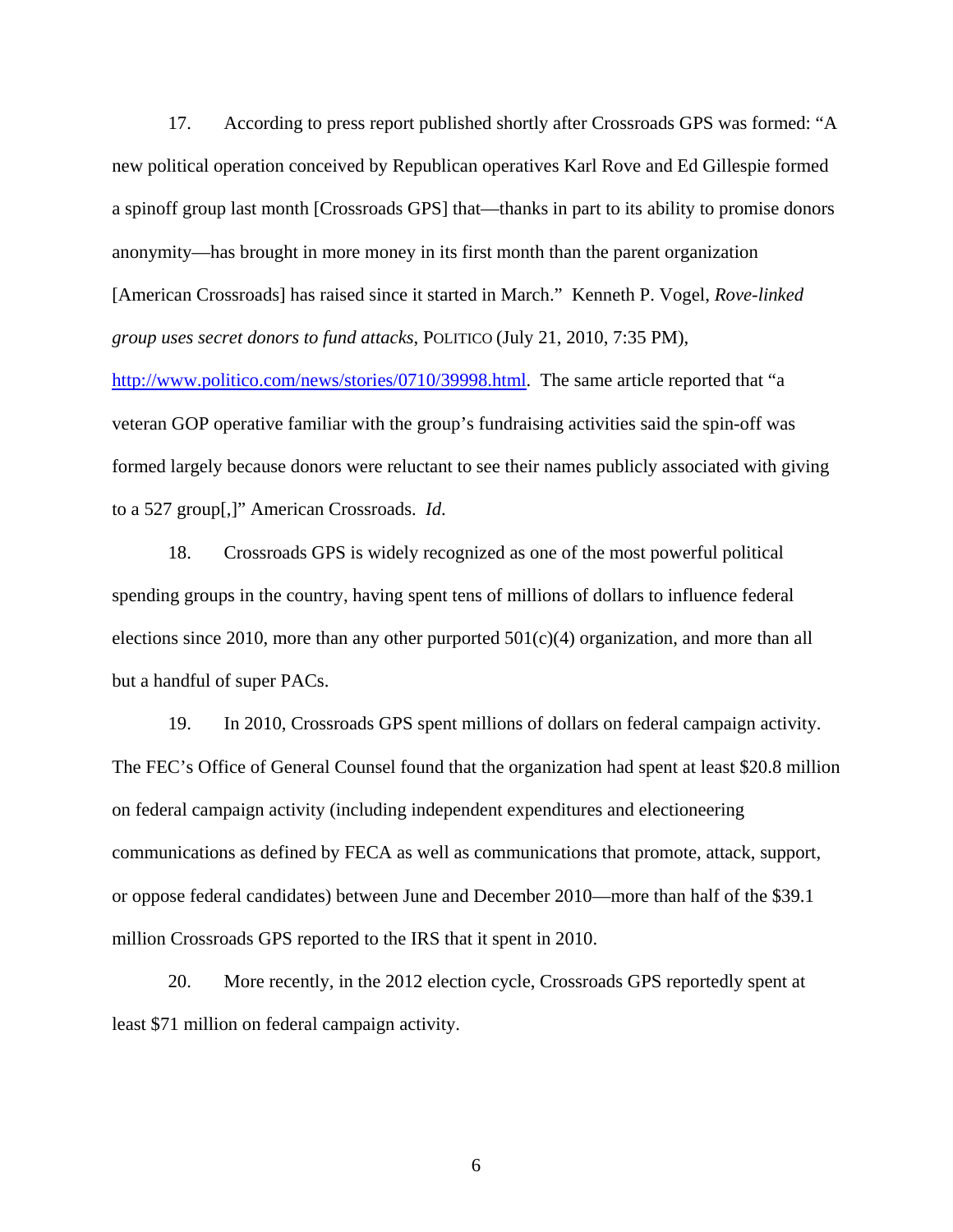21. Crossroads GPS is also widely recognized as one of the largest spenders of "dark money"—*i.e.*, money from undisclosed sources—in federal elections. Groups organized under Section  $501(c)(4)$ , as Crossroads GPS purports to be, are not required by tax law to publicly disclose the sources of their funds. Additionally, because Crossroads GPS contends that it is not a political committee under FECA, it has not complied with the FECA provisions requiring political committees to file reports with the FEC disclosing the sources of their funds, *see* 2 U.S.C. § 434. Consequently, Plaintiffs and the public have been unable to obtain information about the sources and amounts of the huge sums of money raised and spent by Crossroads GPS to influence recent federal elections.

## **Statutory and Regulatory Framework**

22. FECA imposes registration, organization, and disclosure requirements on political committees.

23. FECA defines "political committee" to mean "any committee, club, association or other group of persons which receives contributions aggregating in excess of \$1,000 during a calendar year or which makes expenditures aggregating in excess of \$1,000 during a calendar year." 2 U.S.C. § 431(4); *see also* 11 C.F.R. § 100.5(a). A "contribution" is defined as "any gift, subscription, loan, advance, or deposit of money or anything of value made by any person for the purpose of influencing any election for Federal office." 2 U.S.C. § 431(8)(A). An "expenditure" is defined as "any purchase, payment, distribution, loan, advance, deposit, or gift of money or anything of value, made by any person for the purpose of influencing any election for Federal office."  $2$  U.S.C.  $\S$  431(9)(A).

24. In *Buckley v. Valeo*, 424 U.S. 1, 79 (1976), to avoid the statute reaching groups "engaged purely in issue discussion," the Supreme Court construed the term "political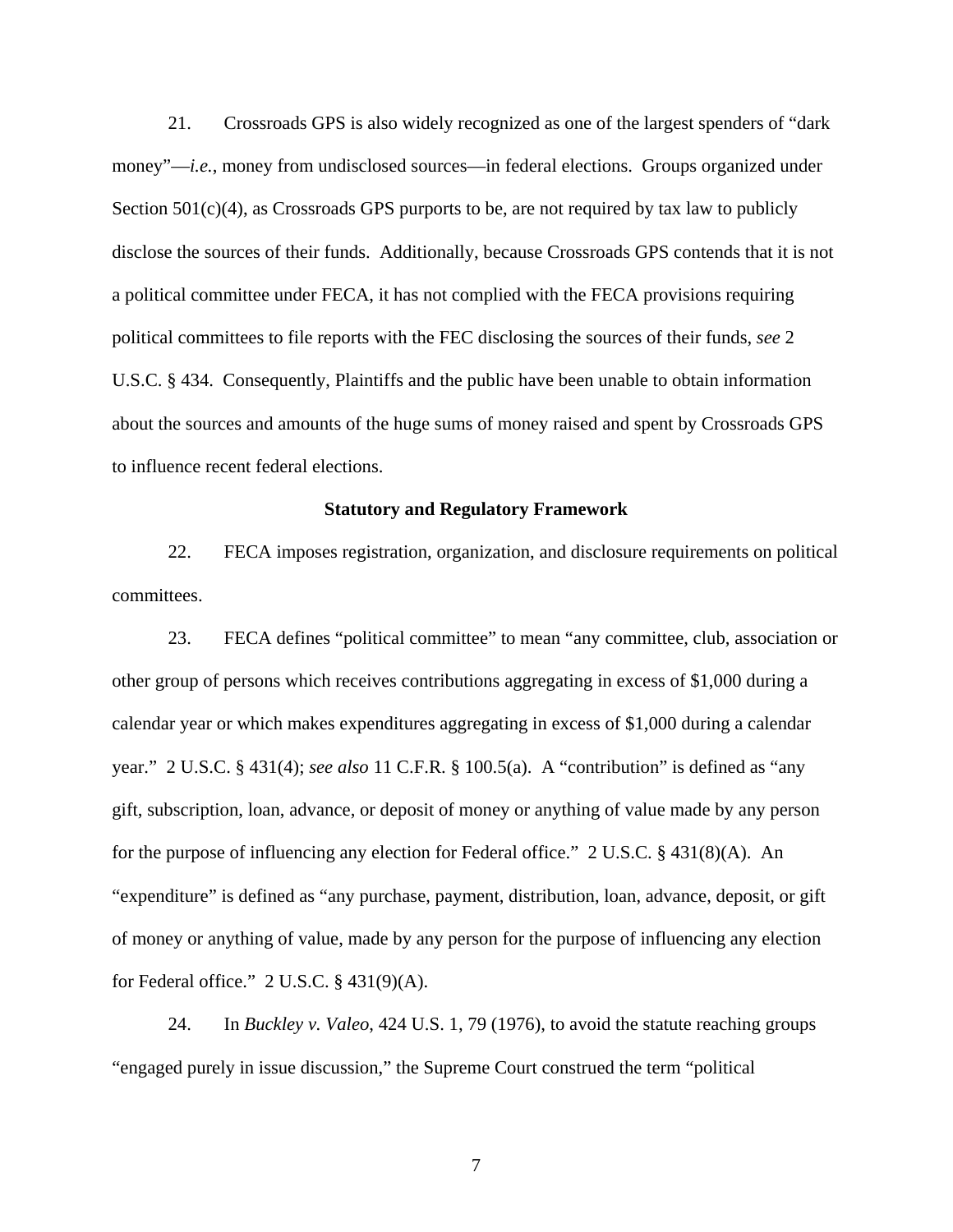committee" to "only encompass organizations that are under the control of a candidate or the major purpose of which is the nomination or election of a candidate." The Court has subsequently affirmed *Buckley*'s "major purpose" test. *See*, *e.g.*, *FEC v. Massachusetts Citizens for Life*, 479 U.S. 238, 252-53 n.6 (1986); *McConnell v. FEC*, 540 U.S. 93, 170 n.64 (2003).

25. Thus, there is a two-prong test for political committee status under FECA. The first prong asks whether an entity or other group of persons has made more than \$1,000 in "expenditures" or received more than \$1,000 in "contributions" during a calendar year. 2 U.S.C.  $§$  431(4)(A). The second prong asks whether the organization has as its "major purpose ... the nomination or election of a candidate." *Buckley*, 424 U.S. at 79.

26. The FEC makes "major purpose" determinations on a case-by-case basis—an approach that has consistently been upheld against legal challenge. *See Free Speech v. FEC*, 720 F.3d 788, 798 (10th Cir. 2013), *petition for cert. filed*, No. 13-772 (Dec. 30, 2013); *Real Truth About Abortion, Inc. v. FEC*, 681 F.3d 544, 556 (4th Cir. 2012), *cert. denied*, 133 S. Ct. 841 (2013); *Shays v. FEC*, 511 F. Supp. 2d 19, 29-31 (D.D.C. 2007).

27. In 2007, the FEC provided additional guidance to organizations about the factors used to determine an organization's major purpose. *See* FEC, Political Committee Status, 72 Fed. Reg. 5595, 5596-7 (Feb. 7, 2007) (Supplemental Explanation and Justification) ("2007 SE&J"). The Commission explained that it considers indicia such as: public and non-public statements about the organization's purposes and activities; public and non-public fundraising appeals; and the proportion of spending related to "federal campaign activity" compared to the proportion spent on "activities that [a]re not campaign related." 72 Fed. Reg. at 5601, 5604-5.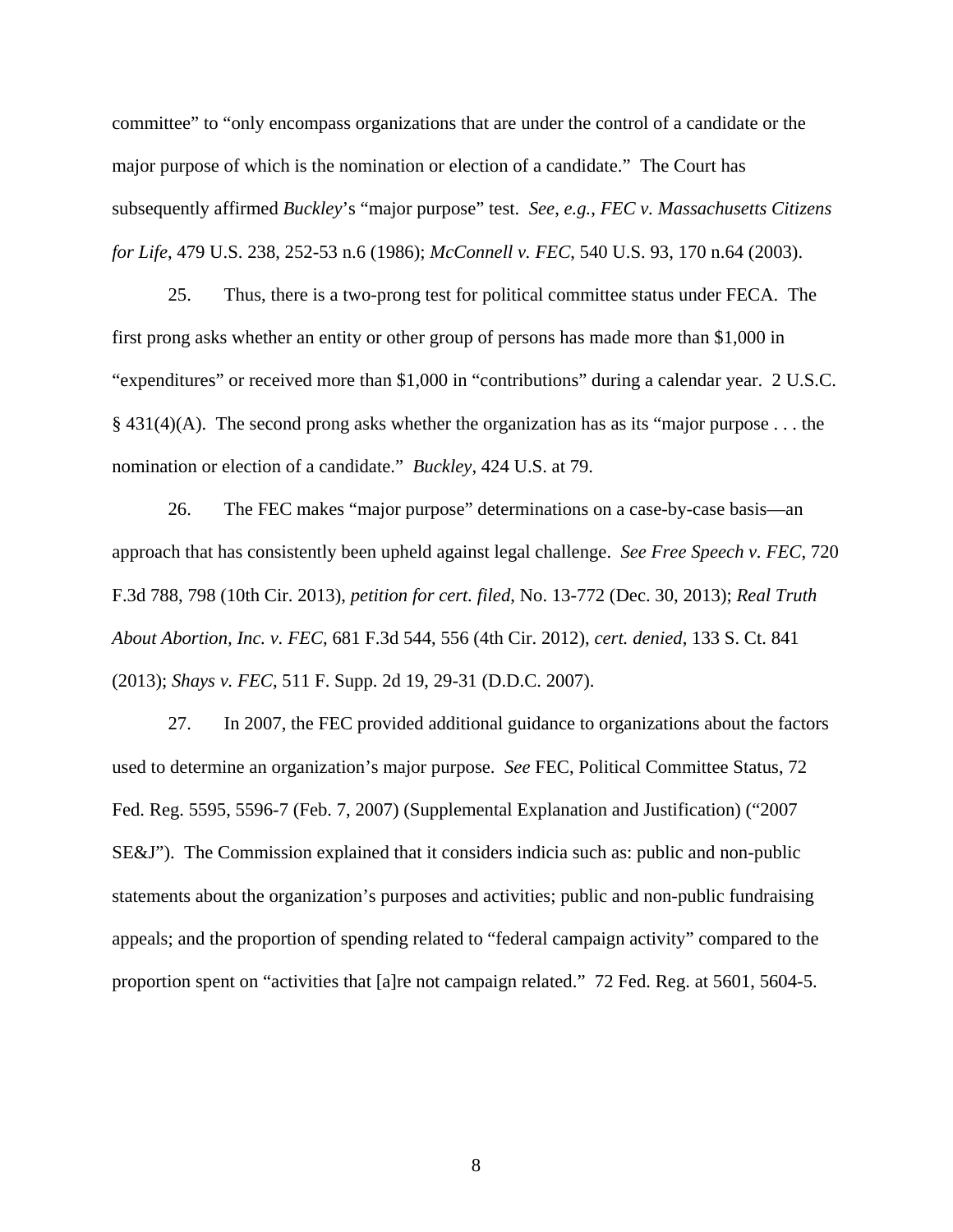### **Plaintiffs' Administrative Complaint**

28. On October 14, 2010, Plaintiffs filed a sworn administrative complaint with the FEC, pursuant to 2 U.S.C. § 437g(a) and all applicable FEC regulations, alleging that Crossroads GPS violated various provisions of FECA. The FEC designated the administrative complaint Matter Under Review ("MUR") 6396.

29. Plaintiffs' administrative complaint alleged that Crossroads GPS is a political committee because, in 2010, it exceeded the Act's \$1,000 expenditure threshold and its major purpose was to influence federal elections. The complaint further alleged that Crossroads GPS violated the requirements governing political committees—most notably, the Act's registration and disclosure requirements.

30. Plaintiffs explained in their complaint that "[t]he deployment of section  $501(c)(4)$ organizations in 2010 as a vehicle for undisclosed money to pay for partisan activities to influence federal elections [was] simply the latest chapter in the long history of efforts to evade and violate federal campaign finance laws." Pls.' FEC Compl. ¶ 5.

31. In support of their complaint, Plaintiffs alleged, among other things, that:

(a) Crossroads GPS and American Crossroads were both conceived of by veteran Republican strategists Karl Rove and Ed Gillespie, and the two organizations largely operated together. *Id.* ¶¶ 25, 26, 31, 32, 34.

(b) Karl Rove provided advice and fundraising support to both Crossroads GPS and American Crossroads. *Id.* ¶ 26.

(c) Crossroads GPS and American Crossroads were avenues for Republican donors to support Republican candidates. For instance, Karl Rove explained on Fox News that American Crossroads and Crossroads GPS were simply avenues for donors who had "maxed out" to federal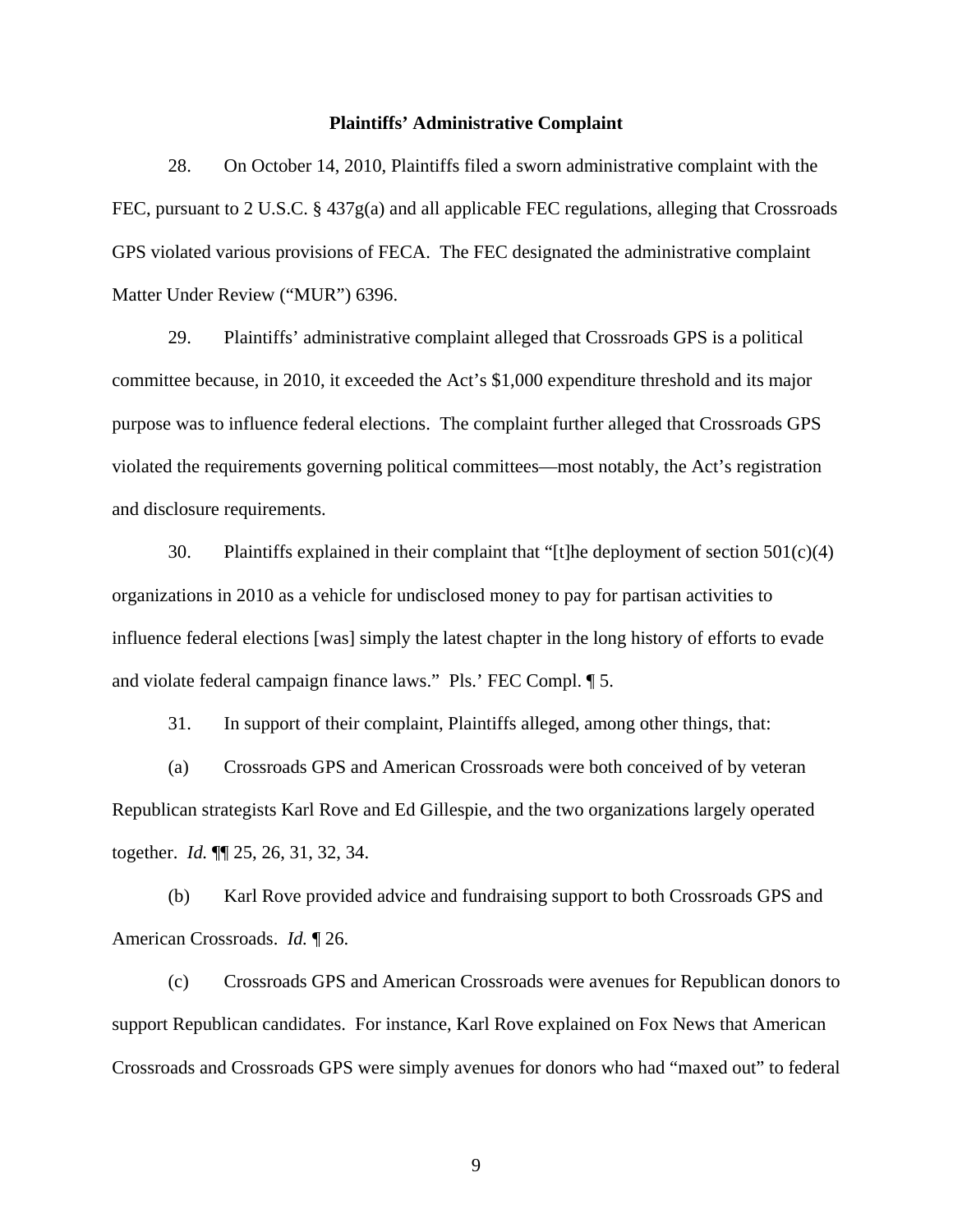Republican political committees to funnel money into the 2010 elections. Rove elaborated: "What we've essentially said is, if you've maxed out to the senatorial committee, the congressional committee or the RNC and would like to do more, under the *Citizens United* decisions, you can give money to the American Crossroads 527 or Crossroads GPS." *Id.* ¶ 32.

(d) One purpose of Crossroads GPS is to conceal the identities of donors. *Id.* ¶ 5. For instance, the organization assures its donors that, while it must disclose donors over \$5,000 to the IRS, the IRS does not make this information public and it is Crossroads GPS's policy not to make that information public. *Id.* ¶ 27.

(e) On October 5, 2010, Crossroads GPS and American Crossroads announced a \$4.2 million ad buy, targeting eight hotly contested Senate races. Seventy-five percent of the ad buy was paid for with funds from undisclosed donors. *Id.* ¶ 34.

(f) By October 5, 2010—just four months after Crossroads GPS's inception— Crossroads GPS and American Crossroads had already spent \$18 million on the 2010 campaigns. *Id.* ¶ 26.

(g) Crossroads GPS "micro-targeted" its efforts on seven states with hotly contested Senate races in 2010. *Id.* ¶ 33.

(h) The Chairman of the board of American Crossroads, Mike Duncan, had told *The Washington Times* that American Crossroads and Crossroads GPS planned to raise more than \$52 million and "plan[ned] to plow more than \$49 million of it into 11 Senate races in anticipation that the Republican Party is within reach of a Senate majority." *Id.* ¶ 31 (quoting R. Hallow, *Pro-GOP Nonprofits Kick in Millions; Cash to Target 11 Senate Races*, WASH. TIMES, Aug. 19, 2010).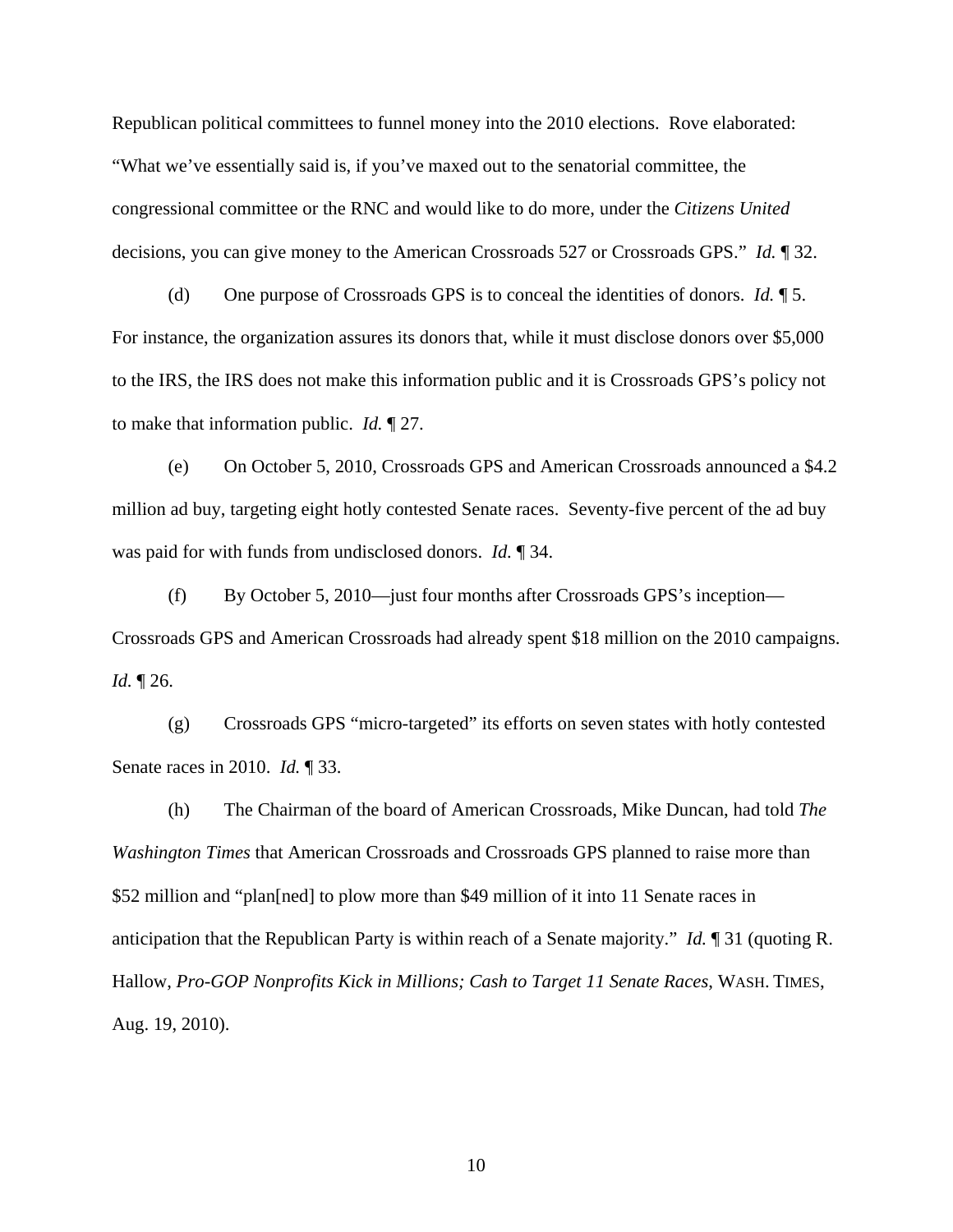(i) Between September 20, 2010 and the filing of the administrative complaint in early October 2010, Crossroads GPS had already reported more than \$2.5 million in express advocacy expenditures. These expenditures clearly established that the organization had surpassed the \$1,000 expenditure threshold for political committee status and were so extensive as to establish the organization's major purpose as influencing the 2010 federal elections. *Id.* ¶ 36.

(j) Crossroads GPS had produced and disseminated numerous ads for the purposes of influencing the elections. For instance, twenty-two of these ads, which were posted on the organization's YouTube channel, clearly sought to influence the 2010 congressional elections. *Id.*  $\parallel$  37. The scripts for several of these ads were included in Plaintiffs' administrative complaint filed with the FEC. *Id.* ¶¶ 38-46.

## **The FEC General Counsel's Report**

32. On November 21, 2012, the FEC's Office of the General Counsel ("OGC") submitted to the Commission its First General Counsel's Report ("the Report") recommending that the Commission find reason to believe Crossroads GPS had violated FECA and recommending that the Commission launch an investigation into the matter. FEC, *In Re Crossroads Grassroots Policy Strategies* (MUR 6396), First General Counsel's Report, Nov. 21, 2012.

33. The Report stated that Crossroads GPS conceded in its response to Plaintiffs' administrative complaint that it exceeded the Act's \$1,000 threshold for expenditures or contributions triggering political committee status under 2 U.S.C. § 431(4). Thus, the issue was whether Crossroads GPS had the major purpose of influencing federal elections in 2010. *Id.* at 3.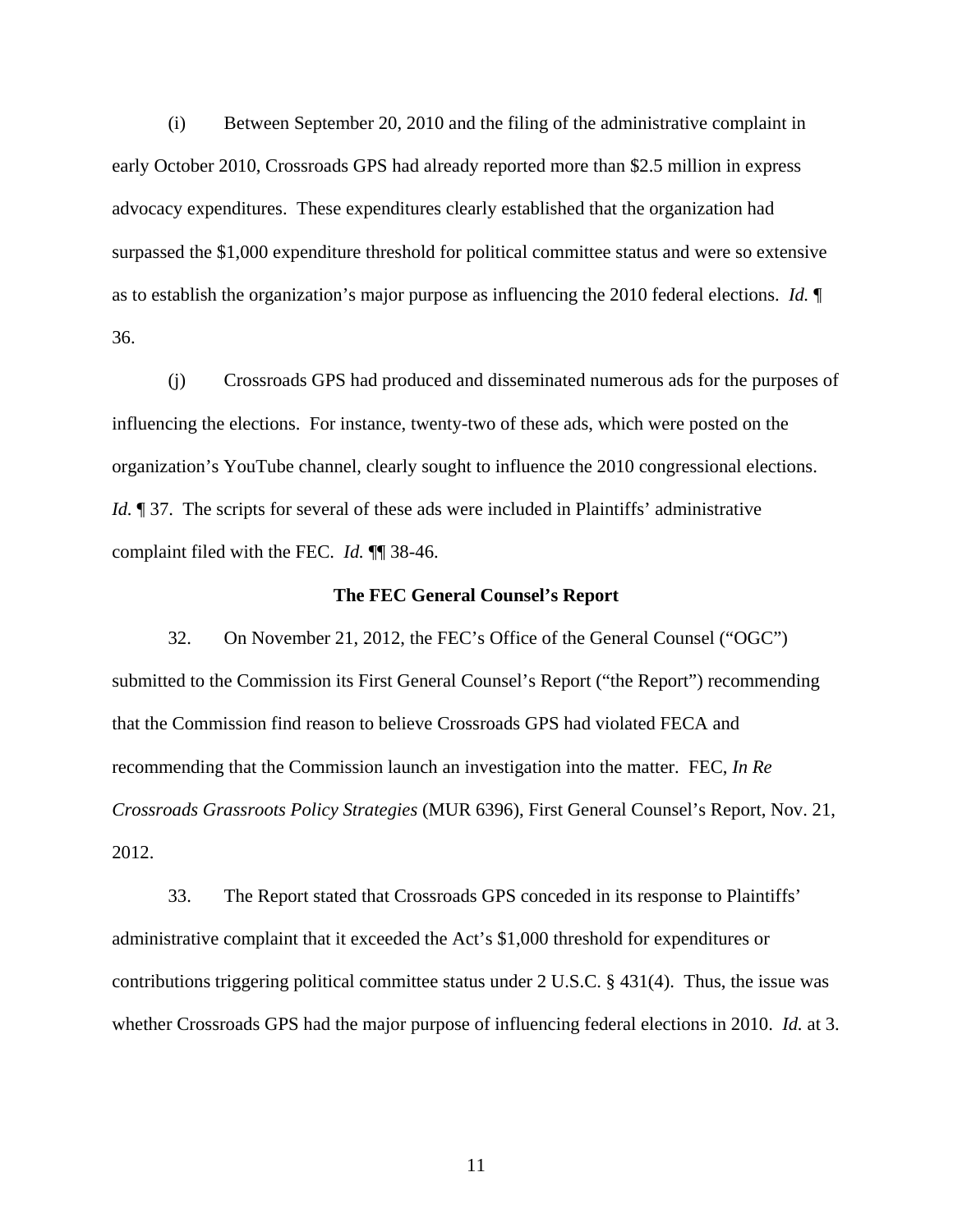34. The OGC found Crossroads GPS's arguments that it did not meet the major purpose test "wide of the mark." Instead, "the available information regarding Crossroad GPS's overall conduct in 2010 support[ed] a finding that there [was] reason to believe that Crossroads GPS had as its major purpose the nomination or election of federal candidates." *Id.* at 3.

35. The Report noted the close relationship between Crossroads GPS and American Crossroads, including that the organizations operate from the same address and share at least four corporate officers and employees in common. *Id.* at 5. The joint communications director for both organizations had also reportedly stated that the two organizations raised funds jointly and "the fact that [the organizations were] raising [money] for two groups instead of one [was] a distinction without a difference." *Id.* at 5-6.

36. According to the Report, the shared President of both organizations, Steven Law, claimed that the reason for creating two organizations was the different focus of each. Law, however, had also acknowledged that anonymity for donors to the 501(c)(4) was a valuable fundraising tool. *Id.* at 6.

37. The Report explained that, although Crossroads GPS stated in its response, on its website, and in its tax returns that its major purpose was not federal campaign activity, these statements are not dispositive to the Commission's inquiry. *Id.* at 16. Instead, under the Commission's case-by-case approach, the Commission considers the "overall conduct" of an organization, including its spending, activities, and statements. *Id.* at 16. The Report found that "Crossroads GPS's proportion of spending related to federal campaign activity is *alone* sufficient to establish that its major purpose in 2010 was the nomination or election of federal candidates." *Id.* at 17 (emphasis added).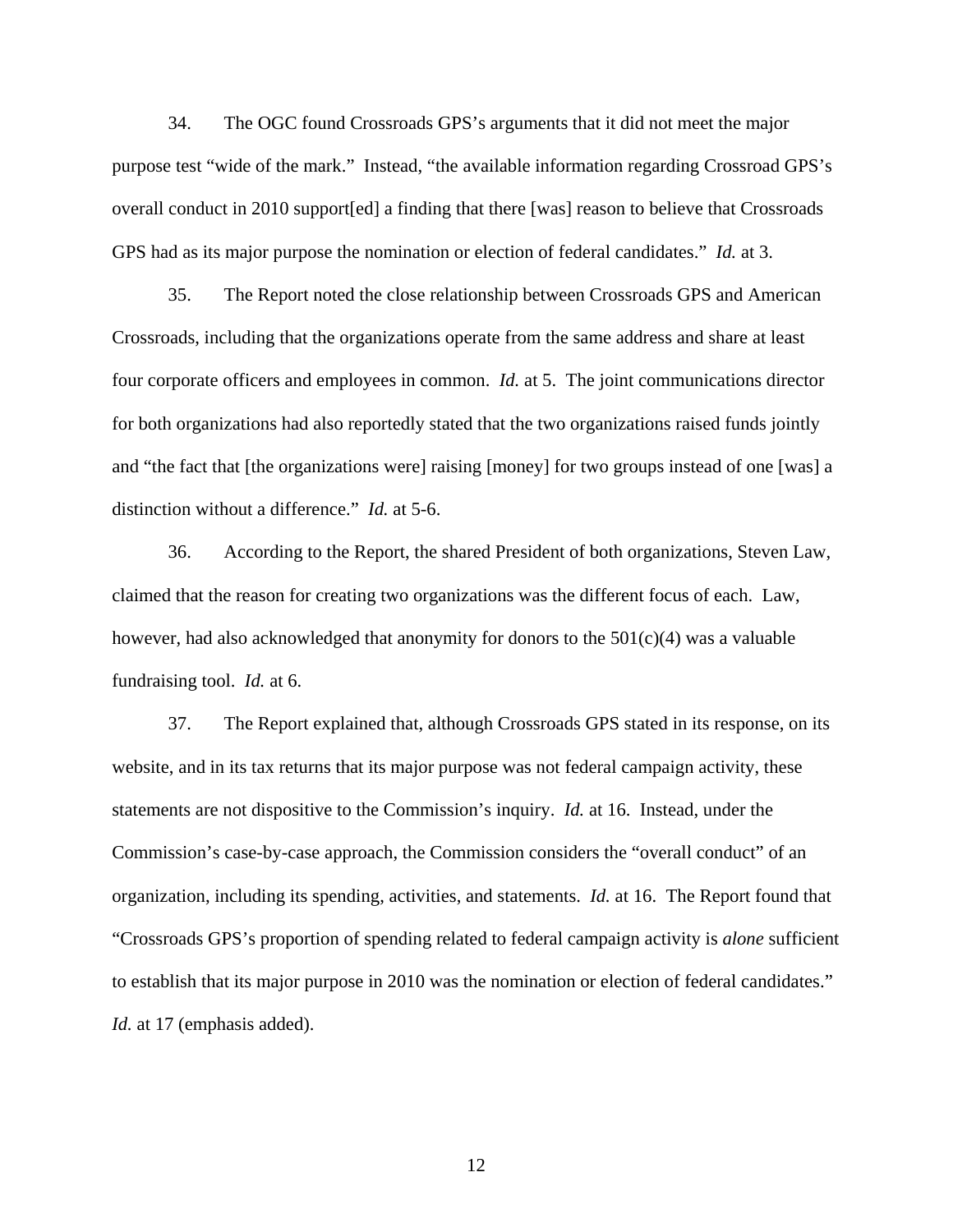38. Crossroads GPS, in its response to Plaintiffs' administrative complaint, reported that it had spent \$15.4 million in independent expenditures in 2010—\$13,259,915.13 on seven Senate races and \$2,185,124.37 on eight House races. *Id.* at 7.

39. In addition to this \$15.4 million in reported independent expenditures, "the available information indicate[d] that Crossroads GPS spent approximately \$5.4 million in 2010 on communications that d[id] not contain express advocacy but criticize[d] or oppose[d] a clearly identified federal candidate." *Id.* at 17. The Report included the scripts of ten such ads. *Id.* at 19-22. The Commission had previously relied on this type of spending to establish organizations' major purposes. *Id.*

40. The Report dismissed Crossroads GPS's claim that the \$5.4 million spent on nonexpress advocacy ads should be disregarded in the major purpose determination. The Report explained: "that argument fail[ed] to come to terms with the Commission's longstanding view upheld by the courts—that the required major purpose test is not limited solely to express advocacy (or the functional equivalent of express advocacy)." *Id.* at 22. Rather, because "[e]ach of the Crossroads GPS ads feature[d] a clearly identified federal candidate, criticize[d] or oppose[d] a candidate, and was run in the candidate's respective state shortly before the 2010 elections," "[t]he fact that the ads [did] not contain express advocacy, or the functional equivalent, [did] not shield such ads from consideration under the major purpose test." *Id.*

41. The OGC also rejected Crossroads GPS's argument that, as a self-designated 501(c)(4) organization, it should not be found to satisfy the major purpose test. The Report explained that the Commission had already concluded, in its 2007 SE&J, that an organization's tax status should not be used as a substitute for the conduct-based determination required to assess political committee status. *Id.* at 24 (discussing the 2007 SE&J). And, in any event, the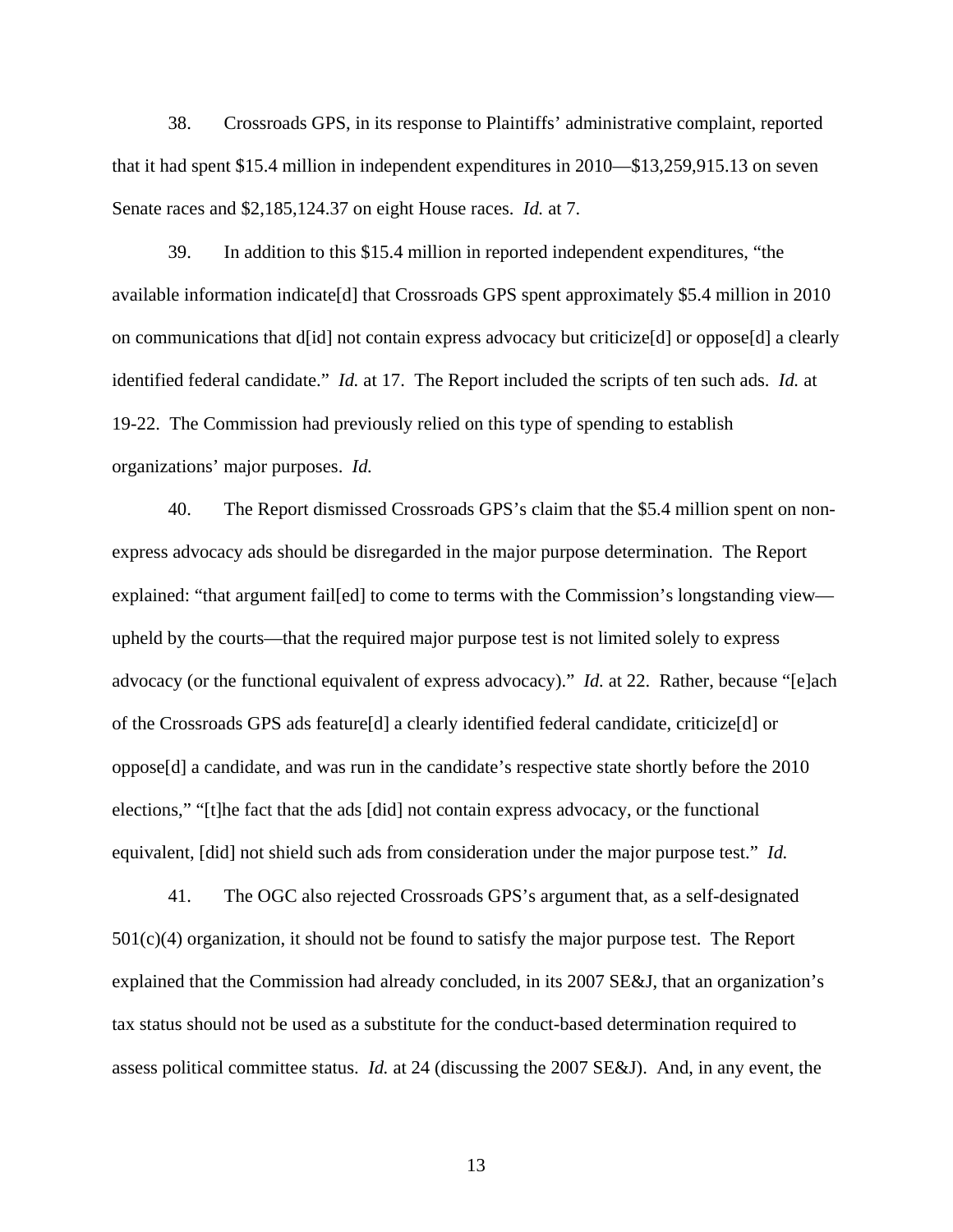OGC found the argument premature as to Crossroads GPS since the IRS had not approved its application for 501(c)(4) status. *Id.*

42. Finally, the OGC rejected Crossroads GPS's argument that its activities should be evaluated according to its own self-selected fiscal year, instead of a calendar year. The Report explained that evaluating organizations according to a calendar year, rather than a self-selected fiscal year, is consistent with FECA's plain language defining "political committee"; that allowing organizations to select their fiscal year for evaluation would lead to absurd results; and that evaluations based on the calendar year were consistent with the Commission's past practices. *Id.* at 25. And, in any event, the OGC recommendation would not change if it considered Crossroads GPS's 2011 spending. *Id.* at 26.

43. The Report therefore concluded that, "taking into account all of its spending in 2010, Crossroads GPS appears to have spent approximately \$20.8 million on the type of communications that the Commission considers to be federal campaign activity" and that this sum "represent[ed] approximately 53 percent of the \$39.1 million Crossroads GPS reported spending during 2010. Therefore, Crossroads GPS's spending by itself shows that the group's major purpose during 2010 was federal campaign activities (*i.e.*, the nomination or election of a federal candidate)." *Id.* at 26-27.

44. The General Counsel's Office then concluded: "Although we believe there is sufficient information at this stage to recommend pre-probable cause conciliation based solely on Crossroads GPS's spending for advertisements, . . . an investigation of Crossroads GPS's additional 2010 activity, including examination of its fundraising solicitations and advocacy mailings, may furnish evidence of additional spending on federal campaign activity that will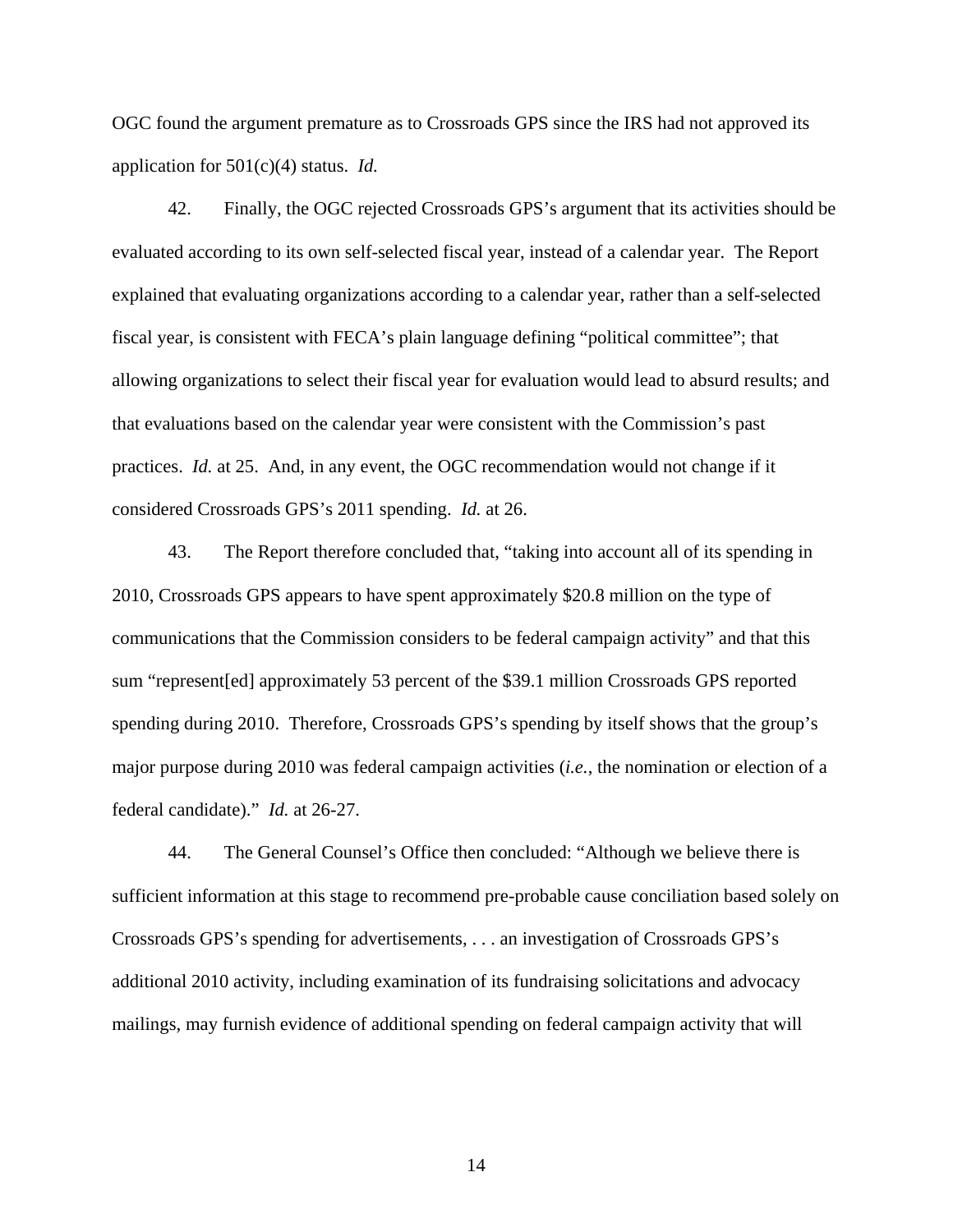enhance the public record and establish definitively the date by which Crossroads GPS should have registered as a political committee." *Id.* at 27.

## **The Commission's Dismissal of Plaintiffs' Administrative Complaint**

45. Despite the Office of the General Counsel's strongly worded recommendation to the Commission to investigate Crossroads GPS, on December 3, 2013, the Commission "failed by a vote of 3-3 to . . . [f]ind reason to believe" that Crossroads GPS violated 2 U.S.C. §§ 432, 433 and 434 and subsequently closed the file, dismissing Plaintiffs' administrative complaint. FEC, *In Re Crossroads Grassroots Policy Strategies* (MUR 6396), Certification, Dec. 5, 2013.

46. By letter dated December 12, 2013, the FEC advised Plaintiff Kevin Zeese that the Commission had an "insufficient number of votes" to find reason to believe that Crossroads GPS violated the political committee provisions of FECA. Letter from William Powers, Ass't General Counsel, FEC, to Kevin Zeese, Dec. 12, 2013. The Commission sent a similar letter of notification to Plaintiff Craig Holman on December 23, 2013. Letter from William Powers, Ass't General Counsel, FEC, to Craig Holman, Dec. 23, 2013.

47. On January 8, 2014, the FEC released the Statement of Reasons ("SOR") of the Commissioners who voted against finding "reason to believe," and who effectively blocked the Commission's investigation of Crossroads GPS and forced the dismissal of Plaintiffs' administrative complaint. FEC, Statement of Reasons of Chairman Lee E. Goodman and Commissioners Caroline C. Hunter and Matthew S. Petersen (MUR 6396), Jan. 8, 2014 ("Goodman, Hunter, Petersen SOR").

48. On January 10, 2014, the FEC released the SOR of the Commissioners who voted to find "reason to believe" that Crossroads GPS had violated FECA and to authorize further investigation of the matter. FEC, Statement of Reasons of Vice Chair Ann M. Ravel,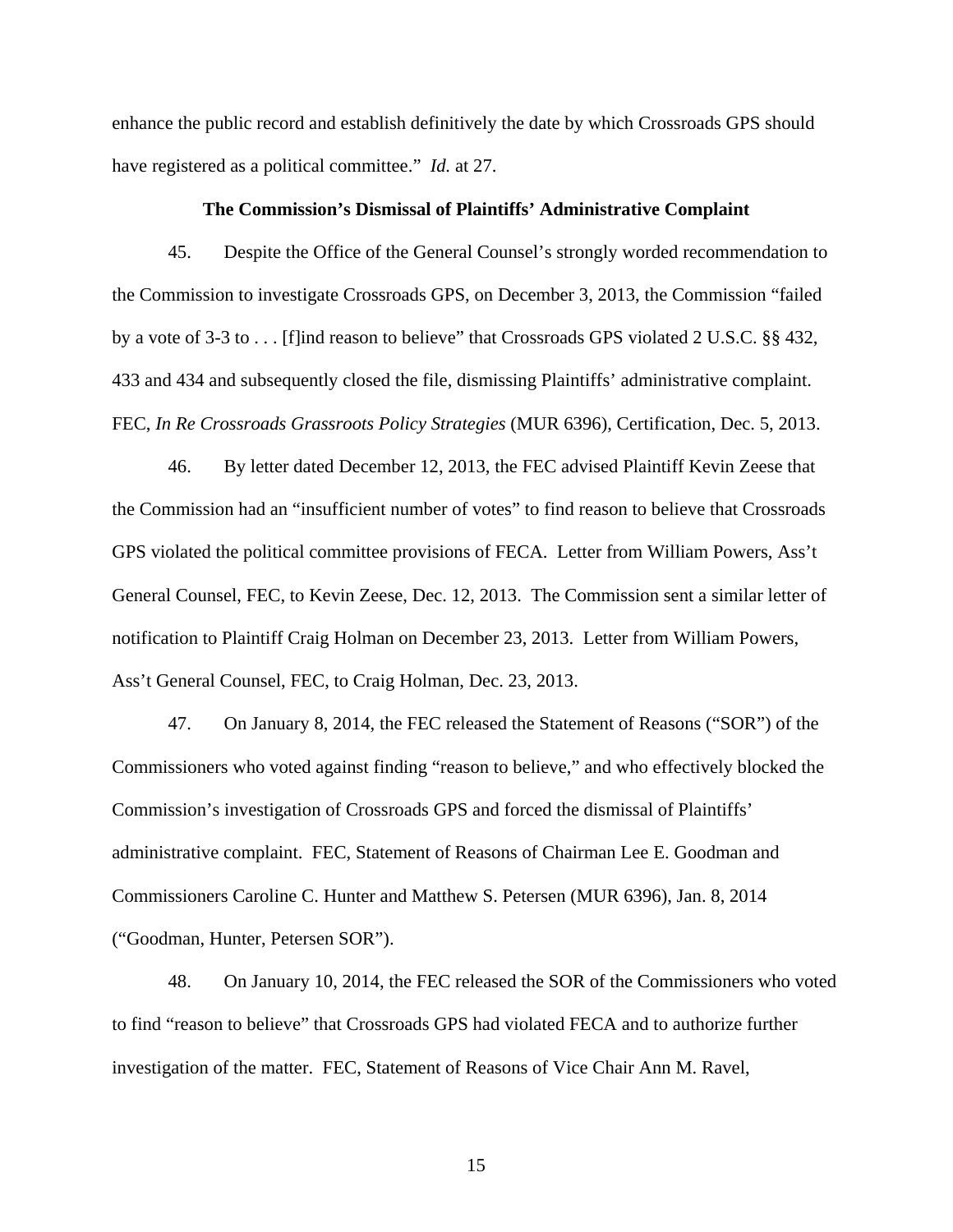Commissioner Steven T. Walther, and Commissioner Ellen L. Weintraub (MUR 6396), Jan. 10, 2014 ("Ravel, Walther, Weintraub SOR").

49. The Commissioners who voted to find "reason to believe" and to authorize further investigation believed this matter "gave rise to a clear-cut case for further investigation by the Commission, as recommended by our Office of General Counsel" and that "[t]he Commission ha<sup>[d]</sup> unfortunately failed to adhere to its own policy on political committee status or to recent judicial decisions finding that policy to be valid and constitutional." Ravel, Walther, Weintraub SOR at 1. They noted that Crossroads GPS's "spending on campaign activity is vast, both in absolute terms and as a proportion of its total spending." *Id.* at 4. They further agreed with the Office of General Counsel's legal analysis that: (1) the major purpose test's focus on "federal campaign activity" is not limited solely to express advocacy or its functional equivalent; (2) an organization can have the major purpose of federal campaign activity even if its spending on federal campaign activity is not a majority of the organization's total spending; and (3) spending should be analyzed according to a calendar year, rather than an organization's self-selected fiscal year. *Id.* at 4. Thus, these commissioners agreed with the OGC's recommendation to launch an investigation into Crossroads GPS's activities.

50. The Commissioners whose votes blocked investigation of Crossroads GPS concluded in their SOR that Crossroads GPS did not have the requisite major purpose. *See*  Goodman, Hunter, Petersen SOR at 1. The SOR disregarded the Commission's prior guidance, including its 2007 SE&J, and its prior advisory opinions. The SOR further mischaracterized and misconstrued prior court decisions. The Goodman, Hunter, Petersen SOR was based on a number of erroneous and impermissible interpretations of the law, including: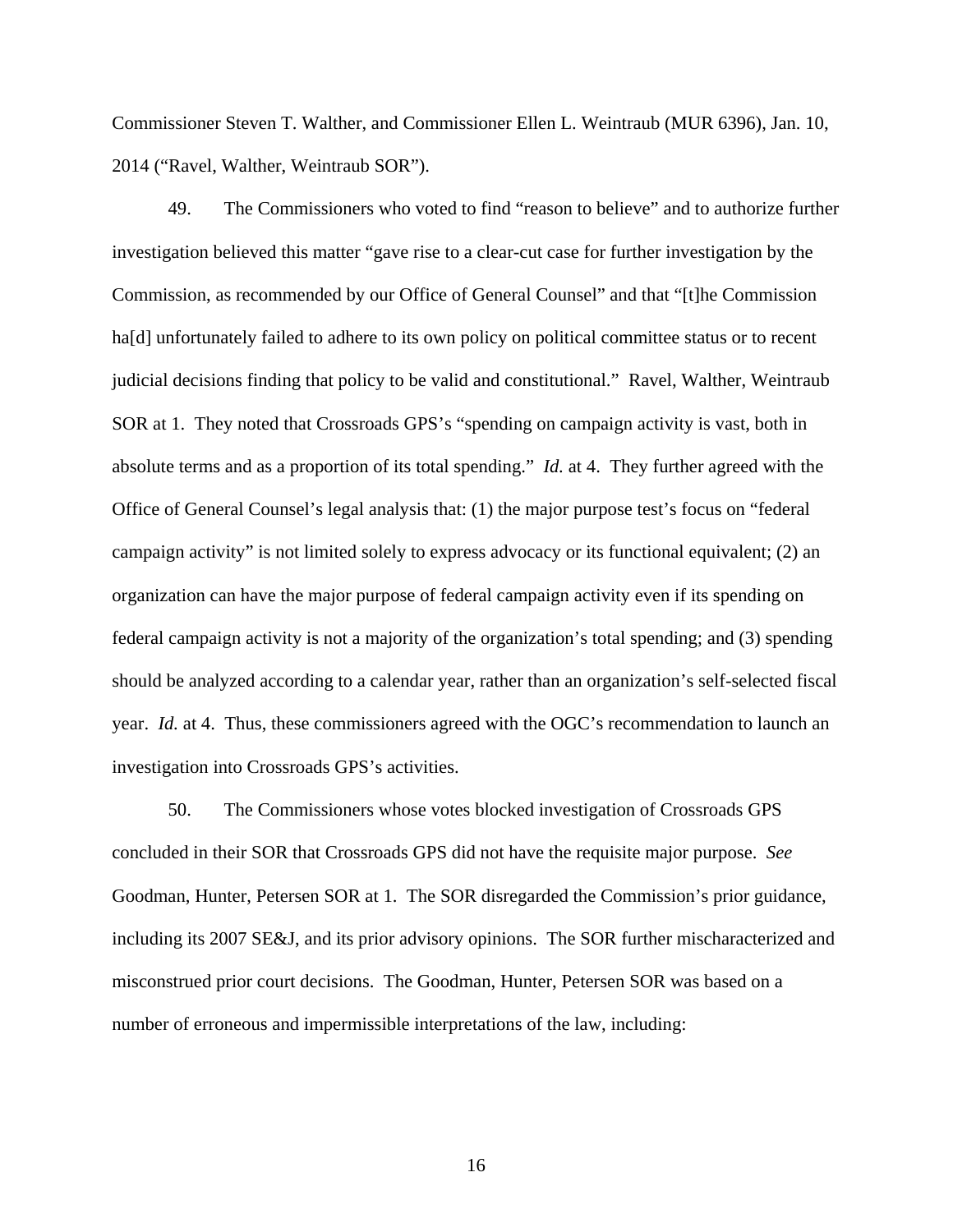(a) Only an organization's spending on express advocacy (and possibly its functional equivalent) could be considered in relation to its non-campaign related spending to determine a group's major purpose, *see* Goodman, Hunter, Petersen SOR at 14;

(b) A group's spending on express advocacy must exceed 50% of the organization's budget to support a finding that the group's major purpose is the nomination or election of a candidate, *see id.* at 25;

(c) A group's spending must be evaluated according to time periods utilized by the group, rather than according to a calendar year, *id*. at 20-21; and

(d) A group's official statements in its articles of incorporation or mission statement and a group's self-claimed tax status are virtually dispositive in determining an organization's "central" purpose, *id.* at 10-13.

51. Based on these and other incorrect interpretations and applications of the law governing political committees, the Goodman, Hunter, Petersen SOR—which forced dismissal of Plaintiffs' administrative complaint—wrongly concluded that there was insufficient evidence to find "reason to believe" that Crossroads GPS was a political committee under FECA and should have registered as such. The Commission's dismissal of the complaint thus rested on manifest errors of law, absent which there would have been no non-arbitrary basis for the Commission's action.

#### **CAUSE OF ACTION**

52. The Commission's failure to find "reason to believe" that Crossroads GPS violated FECA and its subsequent dismissal of Plaintiffs' administrative complaint, which rested on the impermissible interpretation of FECA set forth in the Goodman, Hunter, Petersen SOR,